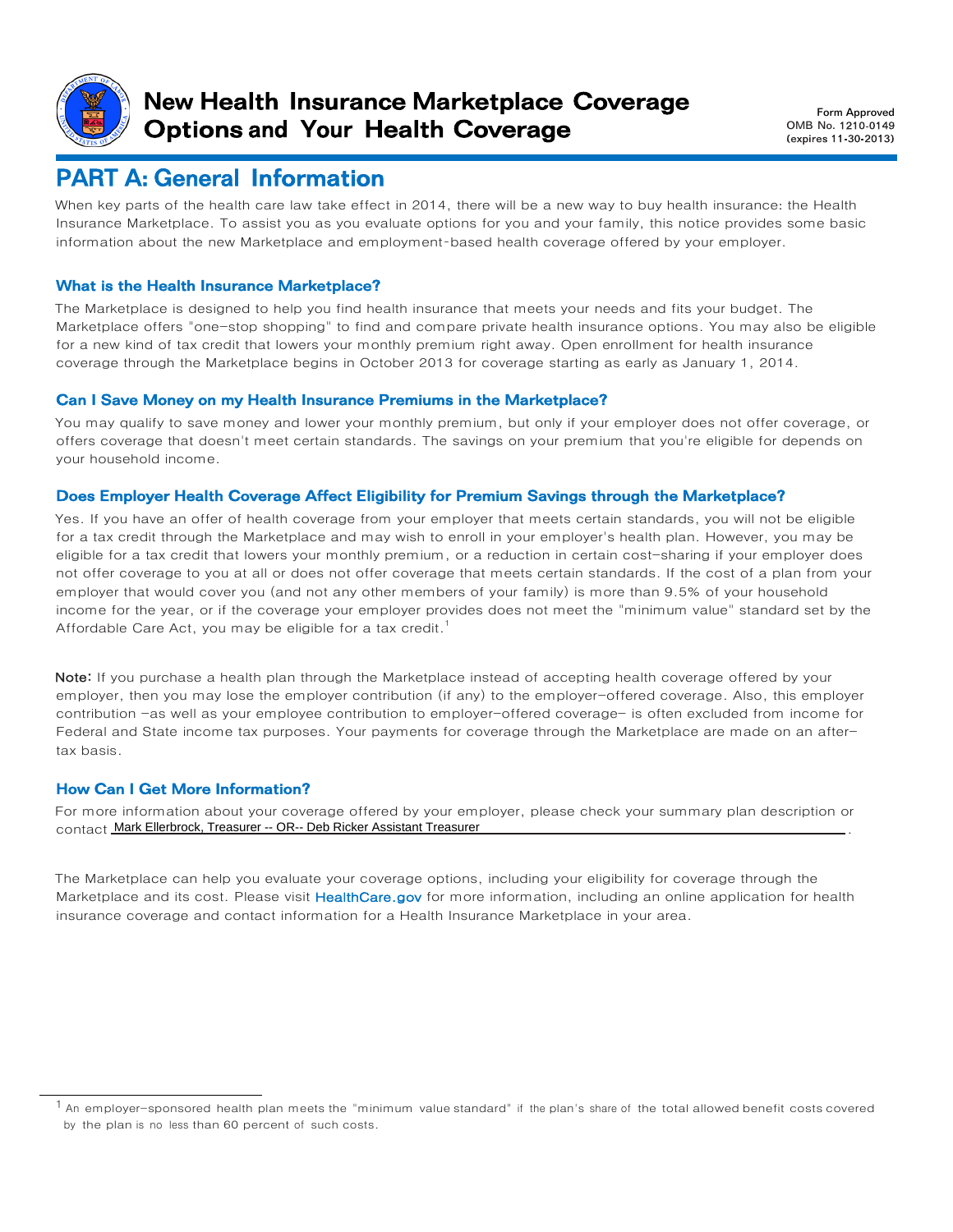# PART B: Information About Health Coverage Offered by Your Employer

This section contains information about any health coverage offered by your employer. If you decide to complete an application for coverage in the Marketplace, you will be asked to provide this information. This information is numbered to correspond to the Marketplace application.

| 3. Employer name                                                   |                                                   |                          | 4. Employer Identification Number (EIN) |               |  |
|--------------------------------------------------------------------|---------------------------------------------------|--------------------------|-----------------------------------------|---------------|--|
| <b>Columbus Grove Local Schools</b>                                |                                                   | 34-6400325               |                                         |               |  |
| 5. Employer address                                                |                                                   | 6. Employer phone number |                                         |               |  |
| 201 West Cross Street                                              |                                                   |                          | 419-659-2630                            |               |  |
| 7. City                                                            |                                                   |                          | 8. State                                | $9.$ ZIP code |  |
| <b>Columbus Grove</b>                                              |                                                   | Ohio                     |                                         | 45830         |  |
| 10. Who can we contact about employee health coverage at this job? |                                                   |                          |                                         |               |  |
| Mark Ellerbrock, Treasurer or Deb Ricker, Ass't. Treasurer         |                                                   |                          |                                         |               |  |
| 11. Phone number (if different from above)                         | 12. Email address                                 |                          |                                         |               |  |
| 419-659-2630                                                       | cg_treas@noacsc.org --OR-- cg_d_ricker@noacsc.org |                          |                                         |               |  |

Here is some basic information about health coverage offered by this employer:

- As your employer, we offer a health plan to:
	- All employees.
	- Some employees. Eligible employees are: ✔

Teachers, Cooks, Janitors, Secretaries, Monitors, Nurse, Bus Drivers, EMIS Coordinator, Maintenance Workers, Assistant Treasurer, Bus Technician, Superintendent, Principals, Treasurer, Technology Coordinator, Media Clerk, Student Resource Officer

With respect to dependents: We do offer coverage. Eligible dependents are: ✔

#### Spouse, Children

 $\Box$ We do not offer coverage.

If checked, this coverage meets the minimum value standard, and the cost of this coverage to you is intended to be affordable, based on employee wages.

\*\* Even if your employer intends your coverage to be affordable, you may still be eligible for a premium discount through the Marketplace. The Marketplace will use your household income, along with other factors, to determine whether you may be eligible for a premium discount. If, for example, your wages vary from week to week (perhaps you are an hourly employee or you work on a commission basis), if you are newly employed mid-year, or if you have other income losses, you may still qualify for a premium discount.

If you decide to shop for coverage in the Marketplace, HealthCare.gov will guide you through the process. Here's the employer information you'll enter when you visit HealthCare.gov to find out if you can get a tax credit to lower your monthly premiums.